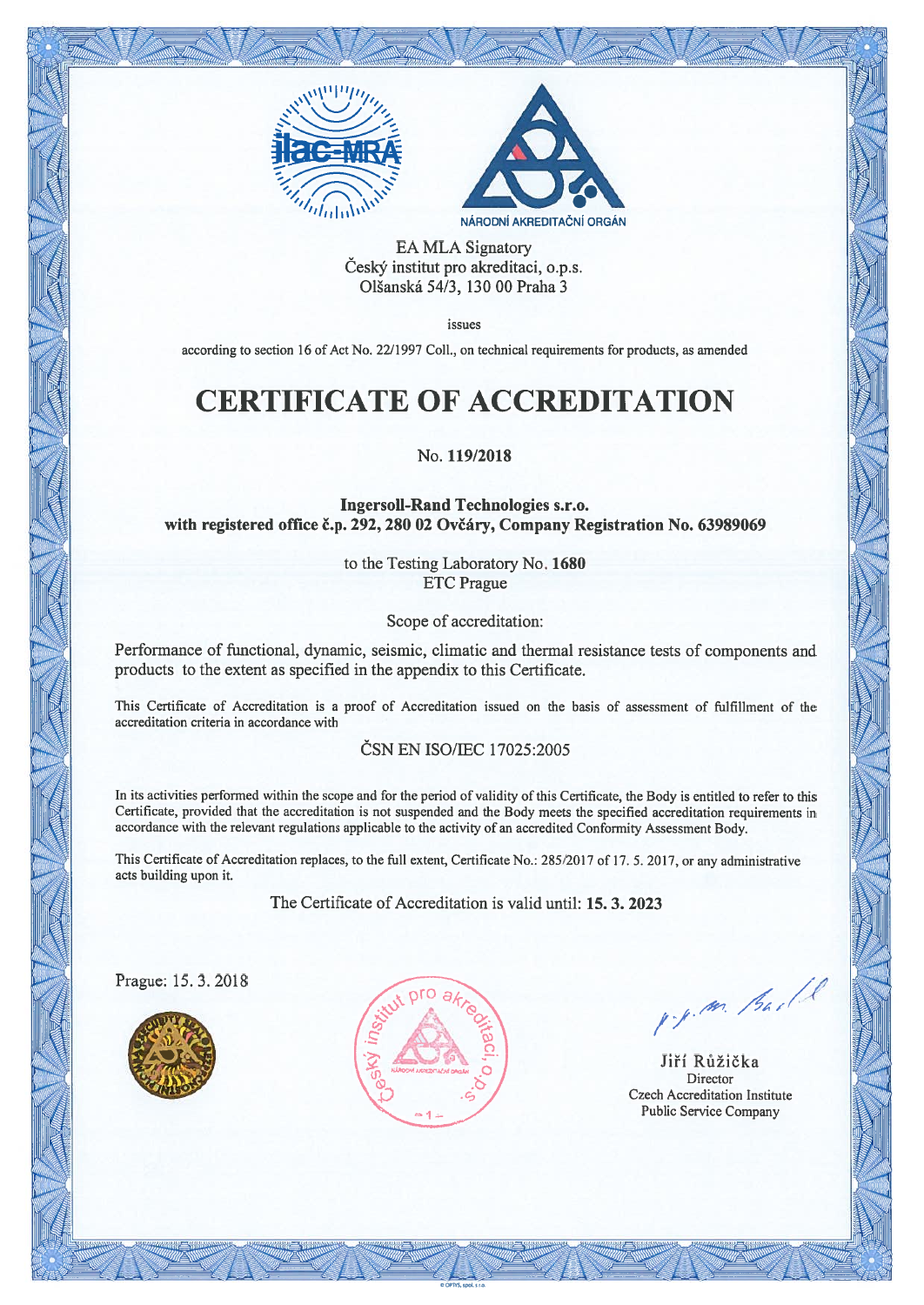# The Appendix is an integral par<sup>t</sup> of Certificate of Accreditation No. 119/2018 of 15/03/2018

# Accredited entity according to ČSN EN ISO/IEC 17025:2005: Ingersoll-Rand Technologies s.r.o. ETC Prague

Floriánova 2460, 253 01 Hostivice

The Laboratory is qualified to update standards identifying the test procedures. The Laboratory provides expert opinions and interprets test results. The Laboratory has a flexible scope of accreditation permitted as detailed in the Annex. Updated list of activities provided within the flexible scope of accreditation is available from the Laboratory Manager.

#### Tests:

| Ordinal<br>number | Test procedure/method name                                                   | <b>Test procedure/method</b><br>identification                                                   | <b>Tested object</b>                                                                                                                |  |  |
|-------------------|------------------------------------------------------------------------------|--------------------------------------------------------------------------------------------------|-------------------------------------------------------------------------------------------------------------------------------------|--|--|
| $\mathbf{1}$      | <b>Vibration tests</b><br>- Test Fc: Vibration<br>(sinusoidal)               | ČSN EN 60068-2-6 ed.2<br>ČSN EN 60068-2-57 ed.2                                                  | Mechanical and<br>electrotechnical<br>components and<br>equipment                                                                   |  |  |
| $\overline{2}$    | <b>Vibration</b> tests<br>- Test Ea and guidance:<br>Shock                   | ČSN EN 60068-2-27 ed.2                                                                           | Mechanical and<br>electrotechnical<br>components and<br>equipment                                                                   |  |  |
| 3                 | Vibration tests<br>- Test Fh: Vibration,<br>broadband random and<br>guidance | ČSN EN 60068-2-64 ed.2                                                                           | Mechanical and<br>electrotechnical<br>components and<br>equipment                                                                   |  |  |
| $\overline{4}$    | <b>Vibration</b> tests<br>- Vibration and shock                              | ČSN EN 61373 ed.2<br><b>IEC 61373</b>                                                            | Mechanical and<br>electrotechnical<br>components and<br>equipment used in railway<br>applications                                   |  |  |
| 5                 | Seismic qualification                                                        | ČSN IEC 980, cl. 2.2, cl. 6                                                                      | Electrical equipment of<br>the safety system for<br>nuclear generating<br>stations.<br>Instruments, equipment,<br><b>Assemblies</b> |  |  |
| 6                 | Environmental testing<br>- Test A: Cold                                      | ČSN EN 60068-2-1 ed.2                                                                            | Mechanical and<br>electrotechnical<br>components and<br>equipment                                                                   |  |  |
| $\overline{7}$    | Environmental testing<br>- Test B: Dry heat                                  | ČSN EN 60068-2-2<br>situt pro akreer<br><b>Cyc<sup>o</sup></b><br><b>HARDAN MATERIAL INCOMER</b> | Mechanical and<br>electrotechnical<br>components and<br>equipment                                                                   |  |  |
| Page 1 of 2       |                                                                              |                                                                                                  |                                                                                                                                     |  |  |

m fill